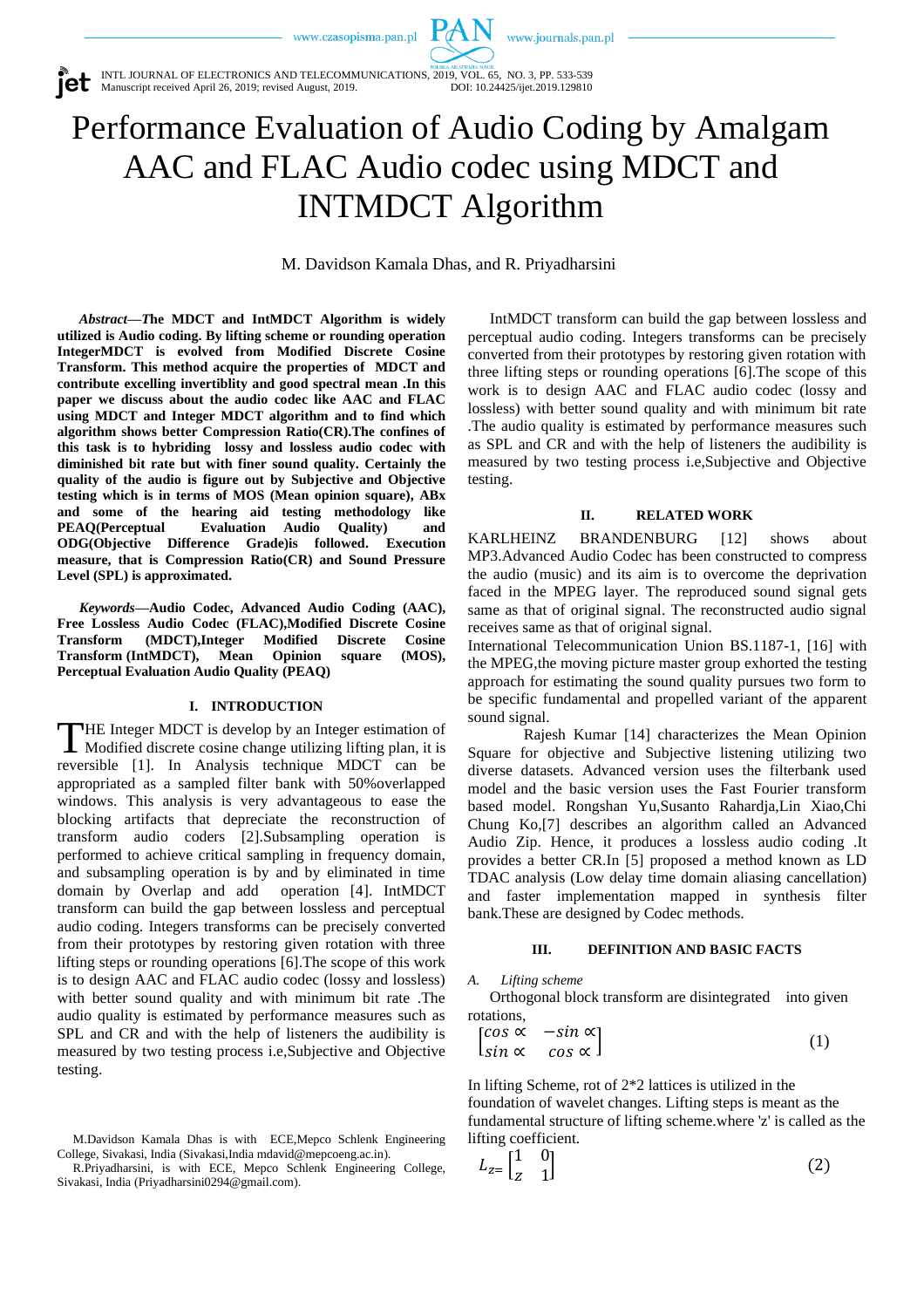

) (3)

www.czasopisma.pan.pl

www.journals.pan.pl

534 M. DAVIDSON KAMALA DHAS, AND R. PRIYADHARSINI

The lifting step 
$$
L_z
$$
 design two value( $x_1, x_2$ ) to,  

$$
L_z(y_1, y_2) = (y_1, y_2 + zy_1)
$$

Inverse lifting step is,

$$
L_z^{-1} = L_z = \begin{bmatrix} 1 & 0 \\ -z & 1 \end{bmatrix}
$$
 (4)

Rounding function[.] can be combined into the lifting step  $L_z$  and the appeared integer lifting step is,

$$
L_{z,[.]}(y_1, y_2) = (y, y_2 + [zy_1])
$$
\n(5)

By taking inverse lifting step of equation (5)

$$
L_{z}^{-1} = (y_1, y_2 + [zy_1])
$$
 (6)

A lifting step dissipation for a matrix  $\begin{bmatrix} z & b \\ c & d \end{bmatrix}$  $\begin{bmatrix} a & b \\ c & d \end{bmatrix}$  with b not equal to 0 and the determinant 1 is shown below,

$$
\begin{bmatrix} z & b \\ c & d \end{bmatrix} = \begin{bmatrix} 1 & 0 \\ \frac{d-1}{b} & 1 \end{bmatrix} \begin{bmatrix} 1 & b \\ 0 & 1 \end{bmatrix} \begin{bmatrix} 1 & 0 \\ \frac{z-1}{b} & 1 \end{bmatrix}
$$
 (7)

By equation (7) given rotation can be access as,

$$
\begin{bmatrix}\n\cos \alpha & -\sin \alpha \\
\sin \alpha & \cos \alpha\n\end{bmatrix} = [X][Y][Z] \tag{8}
$$
\n
$$
\begin{bmatrix}\n\chi_1 = \begin{bmatrix}\n1 & \frac{\cos \alpha - 1}{\cos \alpha}\n\end{bmatrix}\n\end{bmatrix} \tag{9}
$$

$$
[X] = \begin{bmatrix} 1 & -\sin\alpha \\ 0 & 1 \end{bmatrix} \tag{9}
$$

$$
[Y] = \begin{bmatrix} 1 & 0 \\ \sin \alpha & 1 \end{bmatrix}
$$
 (10)

$$
[z] = \begin{bmatrix} 1 & -\frac{1}{\sin \alpha} \\ 0 & 1 \end{bmatrix} \tag{11}
$$

The Forward transform of Modified discrete cosine transform is given by,

$$
X_K = \sqrt{\frac{2}{N} \sum_{n=0}^{2N-1} x_n \cos \frac{\pi}{4N} \left(n + \frac{1}{2} + N\right) \left(K + \frac{1}{2}\right)}
$$
  
 
$$
k = 0, 1, \dots \frac{N}{2} - 1
$$
 (12)

Multiply matrix equation (9) with (12) results in (13) as follows,

$$
X_K = \sqrt{\frac{2}{N} \sum_{n=0}^{2N-1} x_n \cos \frac{\pi}{2N} \left( n + \frac{1}{2} + N \right) \left( K + \frac{1}{2} \right)}
$$
  

$$
k = 0, 1, \dots, \frac{N}{2} - 1
$$
 (13)

Multiplying the matrix equation (10) with (13) and operating the rotation in  $\pi$  values, results in (14)

$$
X_K = \sqrt{\frac{2}{N}} \sum_{n=0}^{2N-1} x_n \cos \frac{\pi}{N} \left( n + \frac{1}{2} + N \right) \left( K + \frac{1}{2} \right)
$$

$$
k = 0, 1, \dots \frac{N}{2} - 1 \tag{14}
$$

Multiply equation (11) with (14) results in (15)

$$
X_{K} = \sqrt{\frac{2}{N}} \sum_{n=0}^{2N-1} x_{n} \cos \frac{2\pi}{N} \left(n + \frac{1}{2} + N\right) \left(K + \frac{1}{2}\right)
$$

$$
k = 0, 1, \dots \frac{N}{2} - 1 \tag{15}
$$

Thus the IntMDCT build upon the Lifting scheme/rotations act on MDCT, without introducing any artifacts the integer approximation can be inverted. So Integer MDCT retaining perfect reconstruction

The inverse transform is given as,

$$
Y_n = \sqrt{\frac{2}{N}} \sum_{n=0}^{2N-1} x_k \cos \frac{2\pi}{N} (2n + 1 + N) (K + 1)
$$
  

$$
n = 0, 1, \dots N - 1
$$
 (16)

# **III. DESIGN FLOW**



The above figure has the following steps, Input audio signal with the sampling frequency of 44.1 KHz and it is taken in .wav format, then the signal is fed toward Adaptive Audio Coding(AAC) audio codec which found in encoder and decoder. The reconstructed audio signal gets same as that of original signal.At that point the signal will be changed from time to recurrence domain using transform. INTMDCT is a altered version of MDCT.Output of AAC audio codec is added with the Free Lossless Audio Codec(FLAC).Finally the codec produces a compressed signal that is output audio signal.

#### *A. Proposed AAC*

AAC is an Adaptive Audio Coding legitimate for lossy propelled audio compression.Compared to MP3,AAC achieves higher sound quality at lower bitrate.As a part of MPEG-4 and MPEG-2 specification adaptive audio codec has been regulated by IEC and ISO.HE-AAC (High Efficiency Audio Coding)which is a part of AAC and MPEG-4.Audio is also accepted into DAR(Digital Radio Standards) like DAB+(Digital Audio Broadcasting) and Digital Radio Mondiale(DRM).This audio codec supports 48 full BW upto 96KHz that is channels in one stream with 16 low frequency effects [19] up to 16 data streams.High accuracy for transient signals uses a block size of 120 or 128 samples.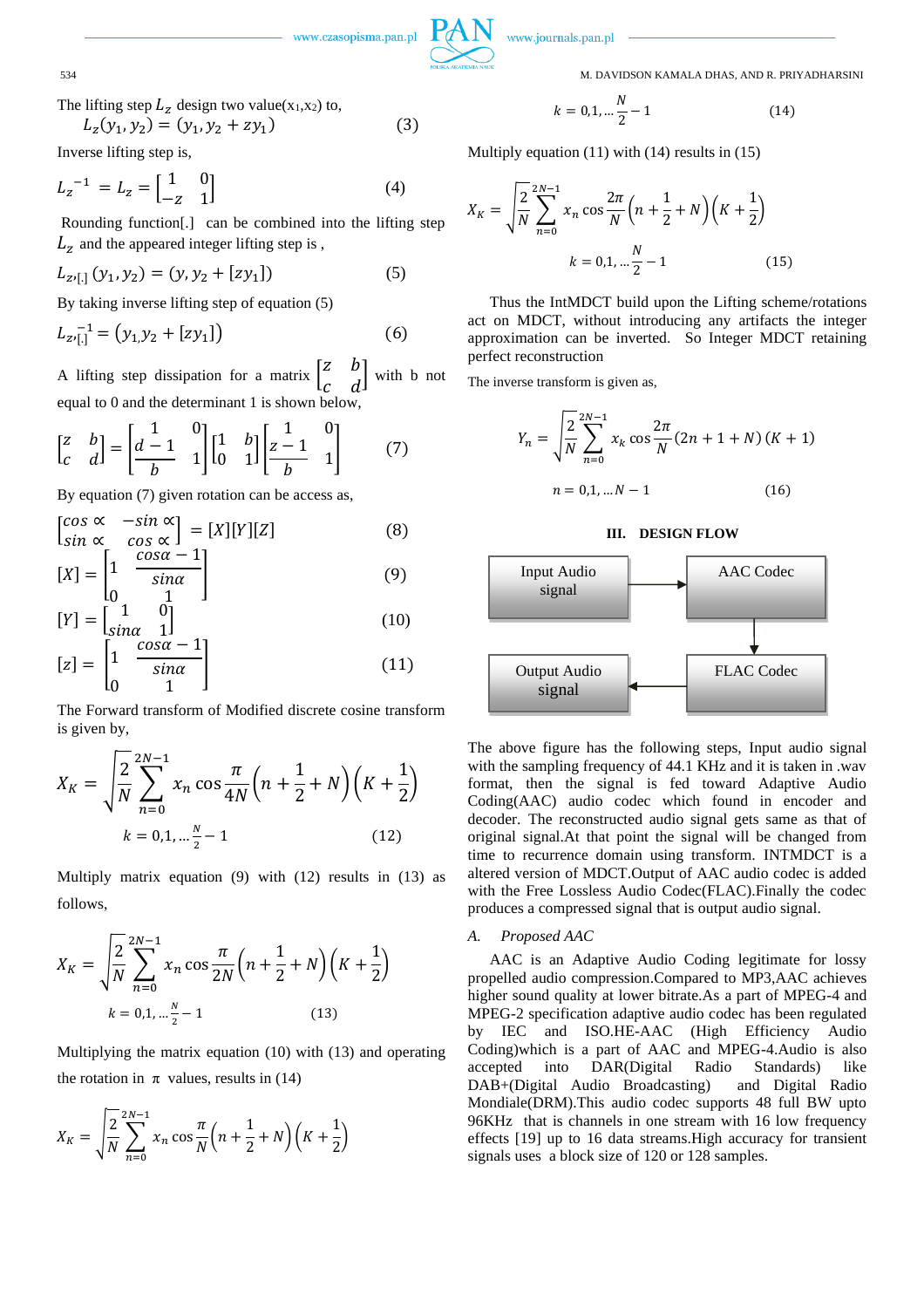www.journals.pan.pl

# *ENCODING PROCEDURES*



Fig.1. Block diagram of Encoding process of AAC

In AAC audio codec, provide input in the form of samples. To find the frequency components use Integer MDCT as a filter. Find the power coefficients i.e. envelope of the Integer MDCT and quantize using scale factor based upon the coefficients.Then based upon the codebooks the coefficients are separated,and using Huffman coding code the coefficients as bitstreams.

# *DECODING PROCEDURES*



Fig. 2. Block diagram of Encoding process of AAC

Using Huffman coding the bitstreams are coded back into power coefficients then based on codebook the coefficients are merged together. Dequantize the coefficients using scale factor as step measure.To convert frequency component into time domain component use Inverse Integer MDCT.Finally reconstruct the output in the form of samples .

#### *B. Proposed FLAC*

Free Lossless Audio Codec(FLAC) is a sound pressure format as MP3..It is a lossy compression, it can be easily discard the audio information. Therefore human can't able to hear the clear audio but FLAC is a lossless audio codec, without any distortion the audio signal will be compressed with better sound audibility that is if we slit an CD track to a FLAC file,that file will maintain the same quality of the original like .wav format. Compared to lossy audio codec, FLAC will take only less amount of space i.e.better compression. It is a most generally utilized lossless audio codec.





Fig. 3. Block diagram of Encoding process of FLAC

AAC audio codec output is taken as the input of FLAC. During blocking stage the data is splitted into 8\*8 blocks of pixels, and block of frame is encoded separately,for example Mono audio signal is splitted into blocks with each having one subblock and a stereo audio signal has left, right, and center channels.Then FLAC performs Interchannel decorrelation which has multiple channels. The number of bits per sample is diminished. Thus the audio signal is packed with less bitrate



Fig. 4.Block diagram of Decoding process of FLAC

FLAC encoded audio signal output is taken as the input of Decoding process that is number of output bitsream in compressed audio is decoded using entrophy decoder. Then the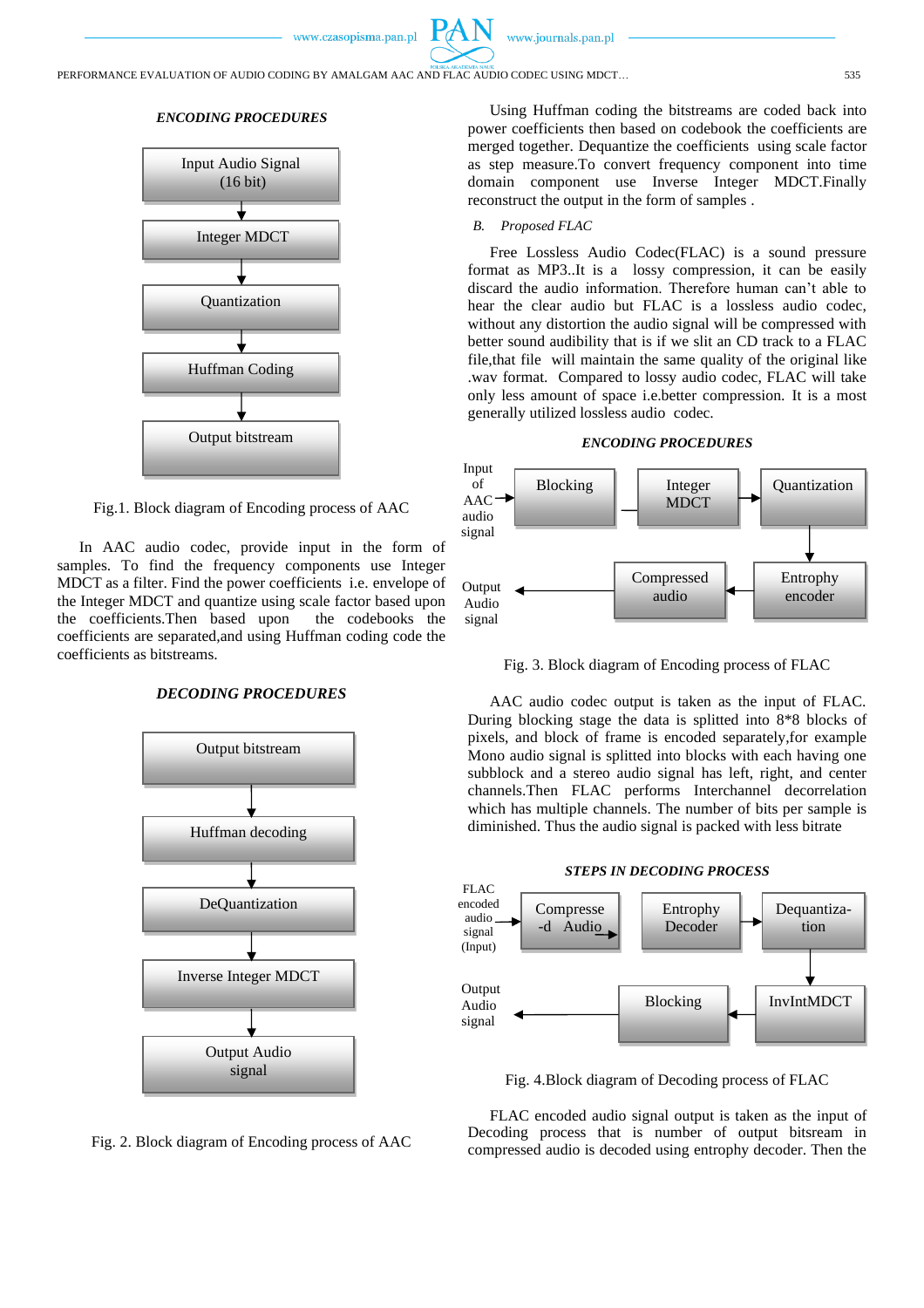

www.journals.pan.pl

536 M. DAVIDSON KAMALA DHAS, AND R. PRIYADHARSINI

# TABLE I MEAN OPINION SCORE

| <b>MOS</b> | Quality    | <b>Impairment</b>               |
|------------|------------|---------------------------------|
|            | Excellent  | Imperceptible                   |
|            | Good       | Perceptible but<br>not annoying |
| 3          |            |                                 |
|            | Fair       | Slightly                        |
|            |            | Annoying                        |
| 2          | Poor       | Annoying                        |
|            | <b>Bad</b> | Very Annoying                   |

TABLE II FIVE LEVEL GRADE FOR PEAQ TEST

| <b>LEVEL</b> | <b>ODG</b>                      |
|--------------|---------------------------------|
|              | Imperceptible                   |
| $-1$         | Perceptible but not<br>annoying |
| $-2$         | Slightly annoying               |
| -3           | Annoying                        |
|              | Very Annoying                   |

# **VI. RESULTS & DISCUSSIONS**

To perform audio coding a set of original audio files are selected .The audio dataset are shown below in Table 3. The audio dataset has a similar length and same arrangement of sampling frequency of about  $44.1KHz$ . inside term of  $\lt 1min$ and 1 min.Input audio signals are in .wav format.It is passed through the AAC audio encoder and then by applying transform some of the coefficients are produced.Hence,AAC works only on single channel.

The audio files of 16bit are converted to 8 bit and then the AAC audio signal is compressed and it is fed into FLAC audio codec , use INTMDCT as a filter to find the envelope of power coefficients and based upon the coefficients quantize using Scale factor.Separate the quantised coefficients using Huffman codebook and the output bitstream will be obtained then decode the encoded audio signal.

Table III demonstrates Audio database with same duration.In Fig:5,7 shows the Input Audio Signal and Fig. 6,8 shows the compressed audio signal combined with both the audio codec(AAC+FLAC).Then the compressed audio signal is compressed from MB to KB or the compressed ratio is decreased.While combining two audio codec the signal provides good compression ratio.

numbers of samples are quantized .Finally the signals are separated into block of pixels.By taking Inverse Integer MDCT the audio signal is compressed with minimum number of bitrate and it is reduced with high fidelity music.

# **IV. PERFORMANCE MEASURE**

Execution Measure gives the investigation between the original and the reconstructed sound signal. In this paper two types of execution are evaluated that is Sound Pressure Level(SPL) and Compression Ratio(CR) test i.e.Subjective and Objective testing.

#### *A. Sound Pressure Level(SPL) Test*

To represent Sound pressure of a sound relative to reference pressure,sound Pressure Level uses a logarithmic scale and it is measured in terms of decibels(dB).At the threshold of human hearing is 0 dB ,and it has same as reference pressure i.e,  $2X10^{-5}$  and SPL is denoted as  $L_P$ .shown in eqn $(17)$ 

$$
SPL = 20\log\left(\frac{p}{p_{ref}}\right) \tag{17}
$$

Where 'p is the Sound Pressure of Original/Compressed signal and  $p_{ref}$  sound pressure of the reference signal.

#### **V. EVALUATION OF AUDIO QUALITY**

Audio quality can be tested using two types of testing process that is subjective and objective testing. Objective testing means evaluating process and subjective testing mean listening test.

#### *A. Subjective Test*

It is a listening test and it can be done using MOS(Mean Opinion Square) and ABx test. Here the original signal and the reconstructed signal are played to the listener.so that the listener can identify the quality of the audio signal.

#### *1. ABx Test*

It is a method of comparing choices of sensory stimuli to identify and find the difference between them .Sample A be the first reference, Sample B be the second reference .Hence, X is selected inconstantly selected A or B and find the difference between them.

# *2. Mean Opinion Score*

It is an subjective estimation, audience would listen the melody and see the sound quality and score it.The MOS is expressed as a number of 1 to 5.Where 5 is a highest perceived audio quality,1 is the lowest perceived audio quality,4 is perceptible but annoying, 3 is 'Fair' that is slightly annoying,2 is annoying,and 1 is very annoying.

In Objective testing PEAQ measurement method recommended International Telecommunication union. PEAQ measures the ODG(Objective Difference Grade) between the original and the reconstructed signal.In Objective testing five level impairment for Perceptual Evaluation of Audio Quality (PEAQ).The table are shown below,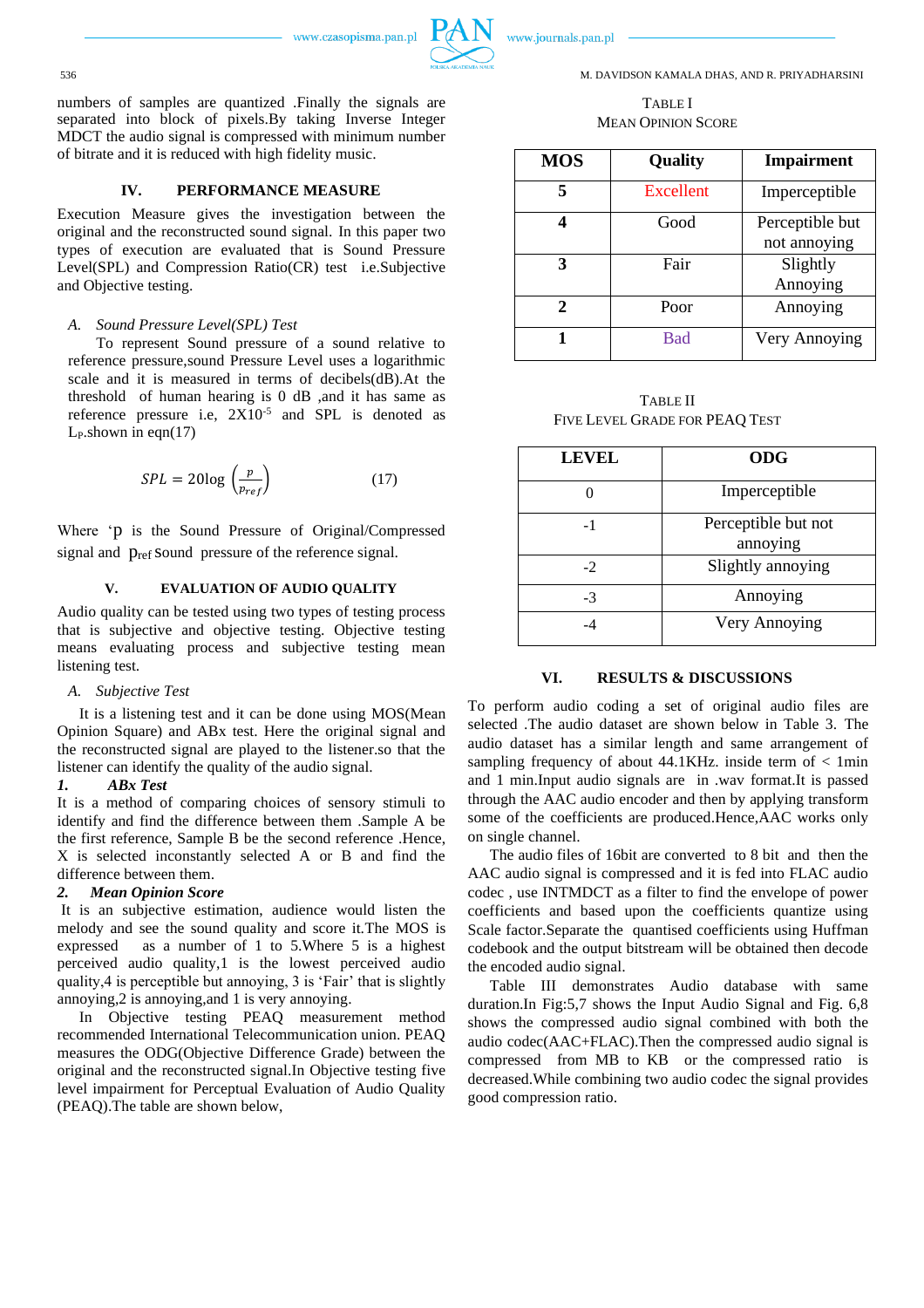

PERFORMANCE EVALUATION OF AUDIO CODING BY AMALGAM AAC AND FLAC AUDIO CODEC USING MDCT... 537

TABLE III AUDIO DATASET WITH SAME TIME DURATION

| <b>File</b> | <b>Duration</b> | <b>File Size</b> |
|-------------|-----------------|------------------|
| <b>Name</b> |                 |                  |
|             | 59sec           | 5.32 MB          |
| 2.          | 59sec           | 5.32 MB          |
| 3.          | 59sec           | 5.32 MB          |
|             | 59sec           | 5.32MB           |
| 5.          | 59sec           | 5.32 MB          |
| б.          | 59sec           | 5.32MB           |





Fig. 5. Input Signal(1.) Fig. 6. Output of Combined



signal(AAC+FLAC)

Fig. 7. Input Signal(2.) Fig. 8. Output of Combined signal(AAC+FLAC)

TABLE IV AUDIO DATASET AFTER COMBINING TWO AUDIO CODEC'S (INTMDCT)

| <b>File Name</b> | <b>Duration</b> | <b>File Size</b> |
|------------------|-----------------|------------------|
|                  | 58sec           | 120 KB           |
| 2.               | 56sec           | 125 KB           |
| 3.               | 57sec           | 121 KB           |
| 4.               | 56sec           | 115 KB           |
| 5.               | 56sec           | 121 KB           |
| 6.               | 57sec           | 122 KB           |

TABLE V AUDIO DATASET AFTER COMBINING TWO AUDIO CODEC'S (MDCT)

| <b>File Name</b> | <b>Duration</b> | <b>File Size</b> |
|------------------|-----------------|------------------|
| 1.               | 49sec           | 143KB            |
| 2.               | 51sec           | 142 KB           |
| 3.               | 48sec           | 162 KB           |
| 4.               | 36sec           | 143 KB           |
| 5.               | 56sec           | 138 KB           |
| 6.               | 43sec           | 131 KB           |

# **VII. PERFORMANCE MEASURE**

# *A. Compression Ratio*

Compression ratio is calculated using the following formulas,that is defined as the ratio of original signal to the compressed signal.

$$
CR = \underbrace{\text{uncompressed signal}}_{\text{compressed signal}} \tag{18}
$$

| TABLE VI                               |
|----------------------------------------|
| COMPRESSION RATIO OBTAINED BY AAC+FLAC |
| CODEC (INTMDCT)                        |

| S.No | Original<br><b>Size</b> | <b>Compressed</b><br><b>Size</b> | <b>Compression</b><br><b>Ratio</b> |
|------|-------------------------|----------------------------------|------------------------------------|
|      | 5.32 MB                 | 120 KB                           | 44:1                               |
| 2.   | 5.32 MB                 | 125 KB                           | 43:1                               |
| 3.   | 5.32 MB                 | 121 KB                           | 44:1                               |
|      | 5.32MB                  | 115 KB                           | 46:1                               |
| 5.   | 5.32 MB                 | 121 KB                           | 44:1                               |
| б.   | 5.32MB                  | 122 KB                           | 44:1                               |

TABLE VII COMPRESSION RATIO OBTAINED BY TWO AUDIO CODEC'S (MDCT)

| <b>File Name</b> | Original<br><b>Size</b> | <b>Compressed</b><br><b>Size</b> | <b>Compression</b><br>Ratio |
|------------------|-------------------------|----------------------------------|-----------------------------|
| 1.               | 5.32 MB                 | 143KB                            | 37:1                        |
| 2.               | 5.32 MB                 | 142 KB                           | 37:1                        |
| 3.               | 5.32 MB                 | 162 KB                           | 33:1                        |
| 4.               | 5.32MB                  | 143 KB                           | 37:1                        |
| 5.               | 5.32 MB                 | 138 KB                           | 39:1                        |
| 6.               | 5.32MB                  | 131 KB                           | 40:1                        |

TABLE VIII COMPARISON TABLE FOR MDCT AND INTMDCT

| S.No | <b>MDCT</b> | <b>INTMDCT</b> |
|------|-------------|----------------|
|      | 37:1        | 44:1           |
| 2.   | 40:1        | 43:1           |
| 3.   | 33:1        | 44:1           |
|      | 37:1        | 46:1           |
| 5.   | 39:1        | 44:1           |
|      | 40:1        | 44:1           |

Hence,by comparing MDCT transform with INTMDCT transform,Integer MDCT has better compression ratio compared with MDCT.Where maximum CR for INTMDCT is 46:1 and minimum is 43:1.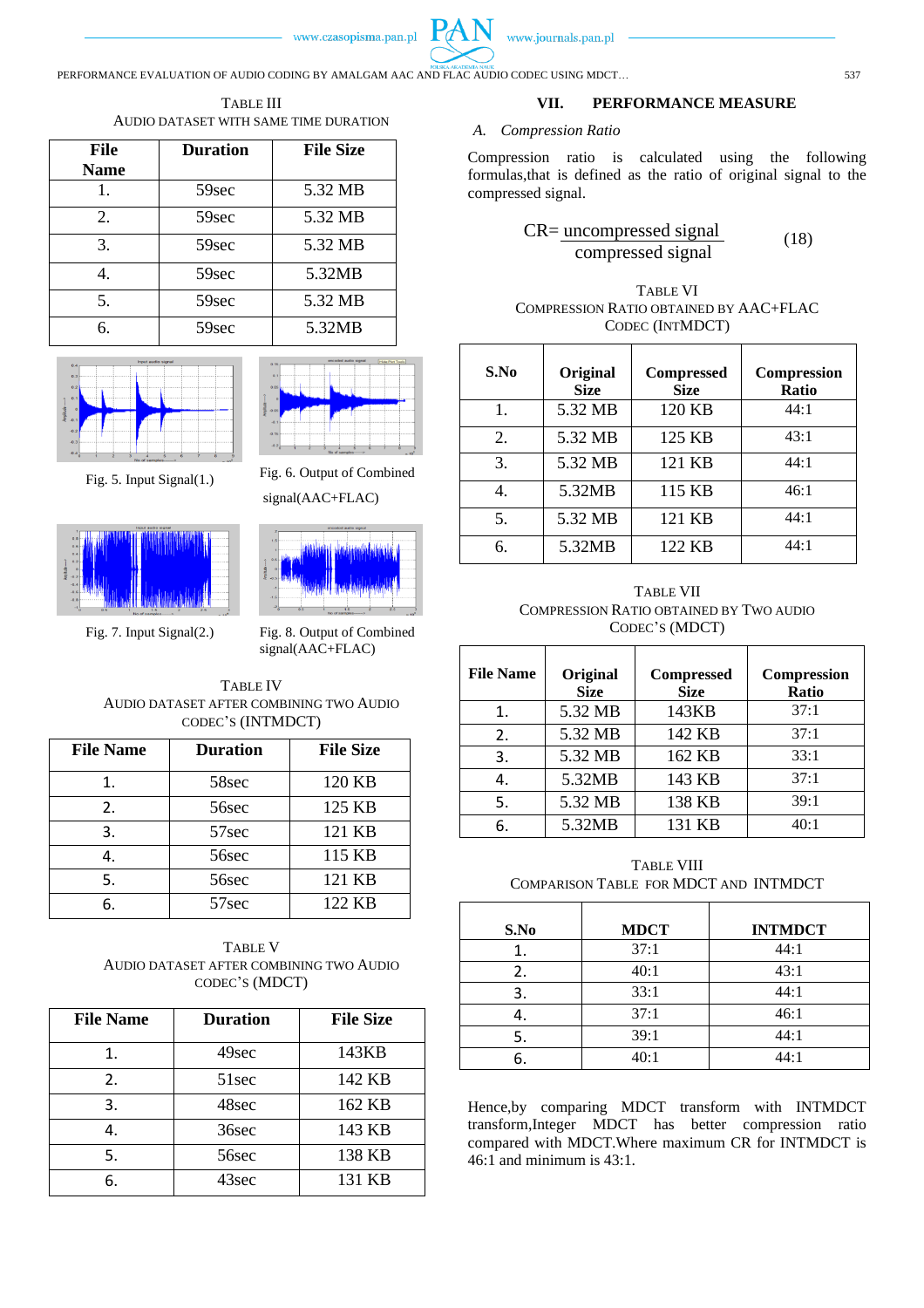



| S.No | Original<br>Signal(.wav) | <b>Compressed Signal</b><br>$(AAC+FLAC)$ |
|------|--------------------------|------------------------------------------|
|      | 77.861                   | 78.181                                   |
|      | 79.192                   | 79.568                                   |
| 3.   | 88.306                   | 89.491                                   |
|      | 83.712                   | 85.818                                   |
|      | 76.432                   | 80.5691                                  |
|      | 73.231                   | 74.842                                   |

*C. Evaluation Test :* Evaluation Test has both Objective and Subjective evaluation is used to measure the audio quality.

❖ Mean Opinion Score

❖ ABx Test

❖ PEAQ Test(Perceptual Evaluation of Audio Quality)

*1. Mean Opinion Score:* It is an listening test,based upon the audio quality listener has to give their opinion .It has to grades from 5 to 1

*2. ABx Test***:** Listener should find out the randomly selected sample.Depending upon this result is evaluated.

TABLE XI ABX TEST RESULTS

| S.NO              | Identified(YES/NO) |
|-------------------|--------------------|
| <b>Listener 1</b> | YES                |
| <b>Listener 2</b> | NO                 |
| <b>Listener 3</b> | YES                |
| <b>Listener 4</b> | NO                 |
| <b>Listener 4</b> | NΟ                 |

TABLE XII PEAQ RESULTS

| <b>File Name</b> | <b>ODG</b> Level | Impairment                      |
|------------------|------------------|---------------------------------|
| 1.wav            | $-2.135$         | Perceptible but not<br>annoying |
| $2$ .way         | $-1.918$         | Perceptible but not<br>annoying |
| $3.$ way         | $-1.123$         | Slightly annoying               |
| 4.wav            | $-1.932$         | Slightly annoying               |
| 5.wav            | $-1.413$         | Slightly annoying               |

In ABx Evaluation 40 number of listeners are taken.Orginal signal and the Compressed audio signal is played to the listened ,if they had identified correctly it is denoted as 'YES' and if they had not identified the difference of orginal and the compressed audio signal that is deonoted as'NO'.Out of 40 listeners 16 have identified the difference and 24 have not identified the difference between the samples.

*3. PEAQ Test* In Perceptual Evaluation of Audio Quality, ODG shows the difference between the Original and the compressed audio signal are shown in below table as five level impairement.

Table13 shows by measuring the original sample and the compressed sample contains a slight difference between them. Hence, the audio quality of the signal with minimum bitrate and with better audio quality.

#### **VIII. CONCLUSION**

In audio coding and audio signal analysis, IntMDCT is for the most part utilized in audio compression.Audio codec uses Integer MDCT transform to compress an audio signal with diminished bit rate but with finer audio quality and two codec's of AAC and FLAC that is lossy and lossless audio codec is used.The variance between the original and the compressed audio signal is measured by means of Compression Ratio and Sound Pressure Level (SPL).Maximum compression obtained by the combination of two different audio codec is 47:1.From the full test,it is concluded that AAC and FLAC audio codec described using IntMDCT and MDCT.Compared to MDCT,Integer MDCT provides better sound quality.Memory space basic for compressed signal is less contrasted with uncompressed signal.

#### **REFERENCES**

- [1] Ralf Geiger, Jurgen Herre, et al., "Int-MDCT- a link between perceptual and lossless Audio Coding", IEEE Trans. Sig. Process., vol.52, no.9, Oct 2004.
- [2] Yoshikazu Yokotani, Ralf Geiger, Gerald Schuller, Soontorn Oraintara and K. R. Rao, "Lossless Audio Coding Using the Int MDCT and Rounding Error Shaping" IEEE Transactions on Speech and Audio Processing, submitted: October 2004, revised: july 2005.
- [3] Ralf Geiger, Thomas Sporer, Jurgen Koller, Karlheinz Brandenburg, "Audio Coding based on Integer Transforms".
- [4] Yoshikazu Yokotani and Soontorn Oraintara, "Lossless Audio Compression Using Integer Modified Discrete Cosine Transform" International Symposium on Intelligent Signal Processing and Communication Systems (ISPACS 2003) Awaji Island, Japan, December 7-10, 2003.
- [5] Ravi K. Chivukula, Yuriy A. Reznik*,* Senior Member, et.al.,"Fast Algorithms for Low-Delay TDAC Filterbanks in MPEG-4 AAC-ELD", IEEE Trans. Audio, Speech, Lang. Process., vol.22, no.12, Dec 2014.
- [6] Dissertation zur Erlangung des akademischen Grades Doktor Ingenieur, *"*Audio Coding Based on Integer Transforms".
- [7] Yoshikazu Yokotani, Ralf Geiger, et al.," Lossless audio coding using the Int-MDCT and Rounding Error Shaping", IEEE Trans. Signal. Process, vol.16, no.2, Feb.2006.
- [8] Huang HaiBin, RAHARDJA Susanto, YU Rongshan, LIN Xiao, "A Fast Algorithm of Integer MDCT for Lossless Audio Coding".